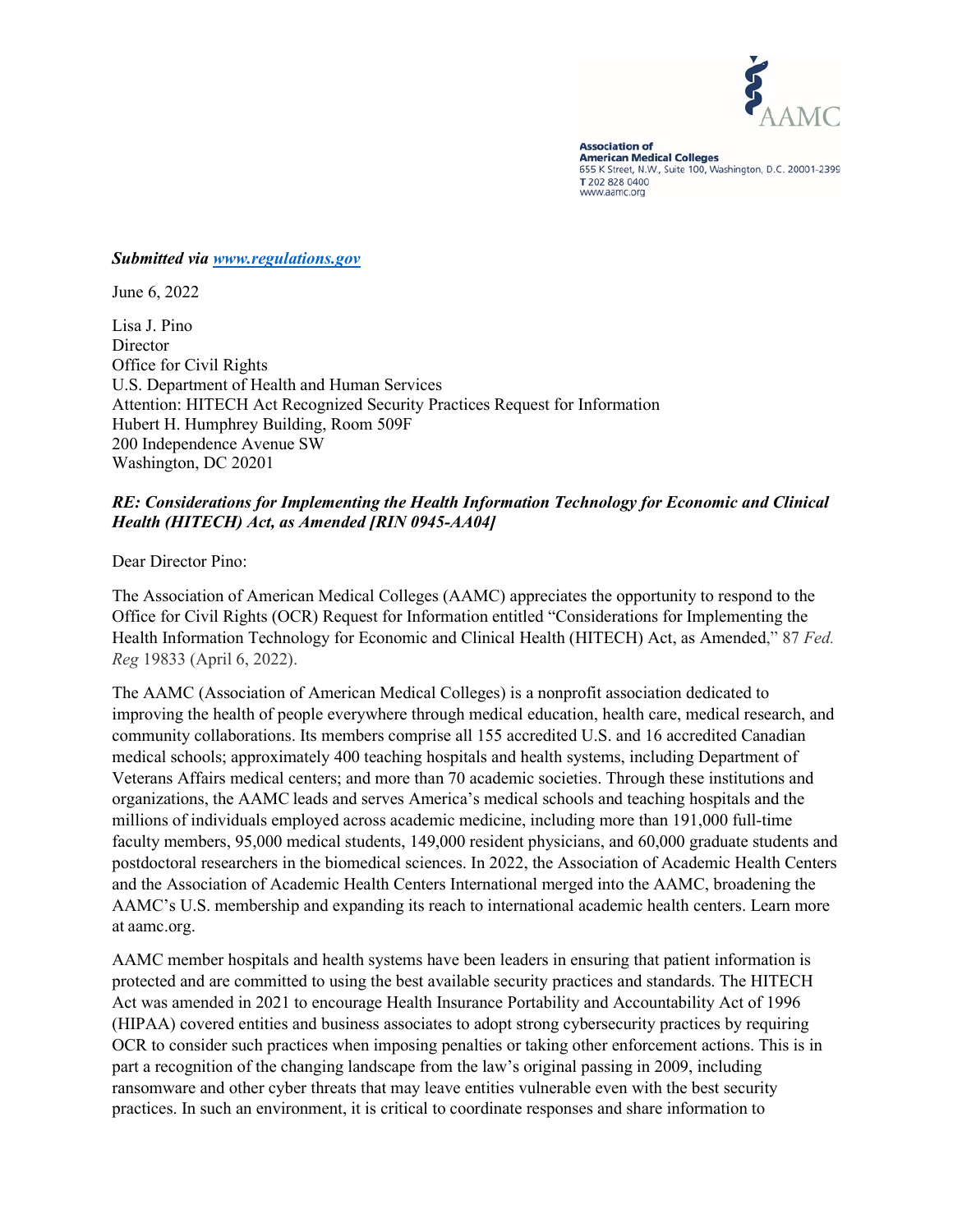AAMC Comments, HHS-OCR-0945-AA04 June 6, 2022 Page 2

strengthen defenses and avoid future harm. **The AAMC recommends OCR follow Congress's lead and implement the amended HITECH Act provisions to encourage compliance, cooperation, and coordination in the face of common cyber threats and direct resources to supporting and advancing these goals.**

The HITECH Act, as originally passed by Congress, also requires OCR to establish a methodology for distributing a percentage of any civil monetary penalty or monetary settlement (collectively, "CMPs") to harmed individuals, and OCR seeks feedback to inform these efforts. Under the Act, OCR has broad discretion to implement the statutory requirement. The AAMC recommends OCR develop an implementation methodology that reflects OCR's primary focus as a regulatory agency, which is less suited to distributing compensation than a judicial body. OCR should not divert funding or resources from its regulatory role and responsibilities. **To this end, we believe OCR should limit award distributions to situations where there is a sufficiently large total settlement amount and clear economic harm and adopt a distribution methodology that is simple and efficient.**

We provide specific comments below on select questions.

## **RECOGNIZED SECURITY PRACTICES (PUBLIC LAW 116-321)**

### *OCR Should Broadly Recognize Security Practices That Fall Within the Statutory Definition*

OCR asks which recognized security practices regulated entities have implemented or plan to implement. Health care providers generally adopt risk-based security programs based on the factors listed in the HIPAA Security Rule,<sup>[1](#page-1-0)</sup> which employs a flexible approach to allow entities to implement security practices most suited to their environment, operations, and risks. Some AAMC members obtain HITRUST certification, which provides a comprehensive and flexible framework drawing on National Institute of Standards and Technology (NIST), HIPAA, Payment Card Industry (PCI), and other security guidelines or standards. Many are increasingly adopting the Cybersecurity and Infrastructure Agency (CISA) cybersecurity recommendations and best practices. Regulated entities may also use a combination of different practices, standards, and guidelines for different parts of their business and operations.

The legislation defines security practices broadly to include not only standards, guidelines, processes, and procedures under the NIST Act or the Cybersecurity Act of 2015, but also any "programs and processes that address cybersecurity" as long as they are "developed, recognized, or promulgated through regulations under other statutory authorities."[2](#page-1-1) The legislation also makes clear that the specific practices adopted "shall be determined" by regulated entities, with the only condition being that the practices are consistent with the HIPAA Security Rule.[3](#page-1-2) **The Act defines the term in a carefully calibrated manner to remain broad while still providing sufficient clarity for regulated entities to understand the parameters of the term. We urge OCR to employ the statutory definition without further limitation.**

<span id="page-1-0"></span><sup>1</sup> *See* 45 CFR 164.306(b)

<span id="page-1-1"></span><sup>2</sup> *See* Sec. 13412(b)(1) of P.L. 116-321

<span id="page-1-2"></span> $3$  Ibid.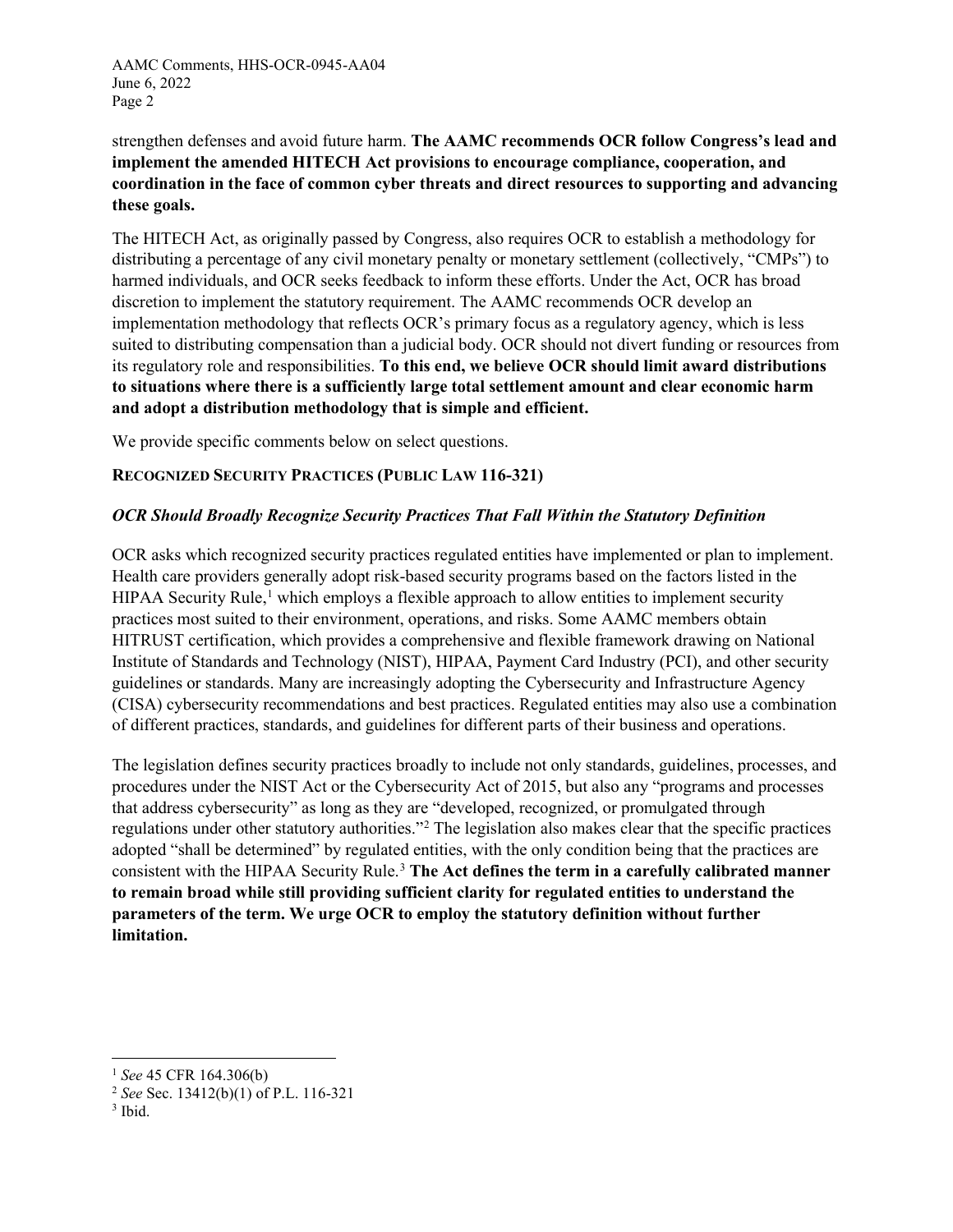# *OCR Should Apply a Standard Based on Compliance Best Practices for Assessing Whether a Covered Entity Had Recognized Security Practice in Place 12 Months Prior to a Violation*

OCR asks what standards it should implements to assess whether a recognized security practice was "in place" 12 months prior to a potential HIPAA violation. Consistent with the requirements of the HIPAA Security Rule, regulated entities perform periodic risk analyses and updates to their risk management plans. This includes confirming that the security practices adopted by the entity have been properly implemented and are operating as intended. Compliance program best practices are built around plans designed to identify risks, document risks, evaluate risks, and audit. Simply put, in large and complex organizations it is unlikely that any compliance system can constantly monitor, assess, and demonstrate that a practice is in place at each and every system entry point or terminal. Setting an unreasonable standard for assessing whether the security practice was active and consistent across the enterprise for 12 months would frustrate the intent of the statute, which is to incent broader adoption of stronger security safeguards. **The AAMC recommends that OCR take into consideration all recognized security practices to the extent that they have been implemented, rather than adopt an all-or-nothing view of "in place." Additionally, the AAMC urges OCR to limit the standard to one that is clear and that can be readily assessed, rather than one that is subjective.**

# **ESTABLISHING A METHODOLOGY TO DISTRIBUTE A PORTION OF MONETARY SETTLEMENTS OF PENALTIES TO INDIVIDUALS HARMED BY VIOLATIONS OF THE HIPAA RULES (SECTION 13410(C)(3) OF THE HITECH ACT**

### *OCR Should Limit Compensable Harm to Instances of Clearcut Economic Harm*

While there is no question that individuals may suffer both economic and noneconomic harms from HIPAA violations, this does not mean that all such harms should be compensable through the mechanism contemplated in Section  $13410(c)(3)$  of the HITECH Act. Instead, consideration should be given to the suitability of the mechanism in question for determining certain types of harm, and the potential for inconsistent and potentially inequitable outcomes resulting from use of a mechanism not designed for making such calibrations. Given the difficulty and subjectivity involved in determining noneconomic harm, both as to type and appropriate compensation, and the fact that a regulatory agency such as OCR is ill-suited to gathering the facts and evidence necessary to make such determinations accurately or equitably, we recommend that OCR limit its consideration to economic harms.

# *OCR Should Limit Its Recognition of Compensable Harm to Only Those Individuals Whose PHI was Impermissibly Released*

OCR asks whether it should recognize as harm the release about a person other than the individual who is subject of the information (e.g., a family member whose information was included in the individual's record as family health history) for purposes of sharing part of a CMP or monetary settlement. We recommend that OCR prioritize consistency with its own guidance distinguishing that another person's information included in a patient's individual record is the patient's PHI (and not the other person's)[4](#page-2-0) We

<span id="page-2-0"></span><sup>4</sup> *See* HHS OCR Guidance [The HIPAA Privacy Rule: Frequently Asked Questions About Family Medical History](https://www.hhs.gov/sites/default/files/familyhealthhistoryfaqs.pdf)  [Information](https://www.hhs.gov/sites/default/files/familyhealthhistoryfaqs.pdf) (stating "When a covered health care provider, in the course of treating an individual, collects or otherwise obtains an individual's family medical history, this information becomes part of the individual's medical record and is treated as "protected health information" about the individual. Thus, the individual (and not the family members included in the medical history) may exercise the rights under the HIPAA Privacy Rule to this information